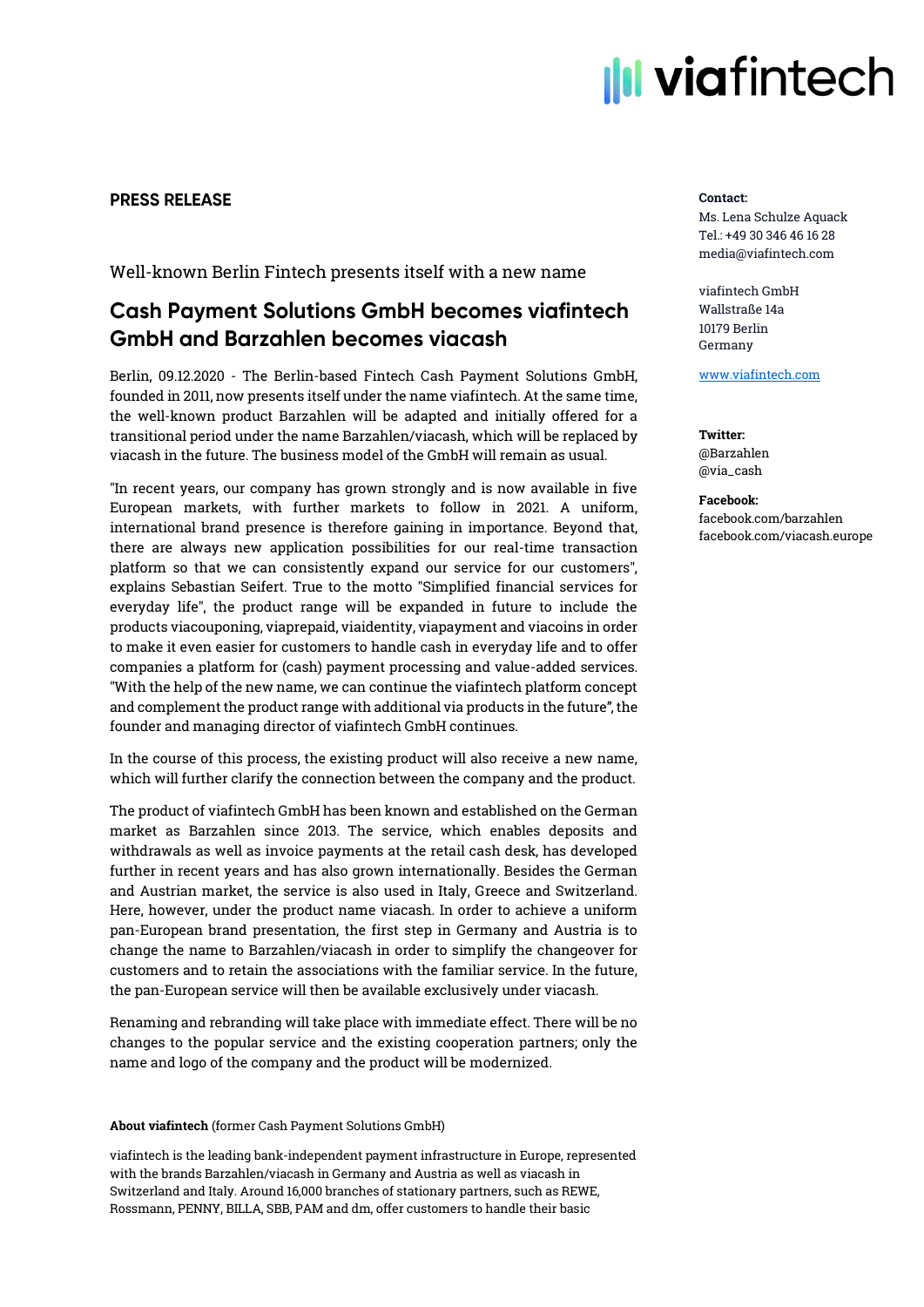# **Ill viafintech**

banking needs on the way. viafintech was founded in 2011 and is managed by Achim Bönsch, Sebastian Seifert, Junichi Takemura and Andreas Veller. The payment service is provided by Grenke Bank AG in Germany and Austria. In Switzerland, the SBB receives the invoice amount for viafintech in the name and for the account of Hypothekarbank Lenzburg AG.

### Contact:

Ms. Lena Schulze Aquack Tel.: +49 30 346 46 16 28 media@viafintech.com

viafintech GmbH Wallstraße 14a 10179 Berlin Germany

[www.viafintech.com](http://www.viafintech.com/)

Twitter: @Barzahlen @via\_cash

## Facebook:

facebook.com/barzahlen facebook.com/viacash.europe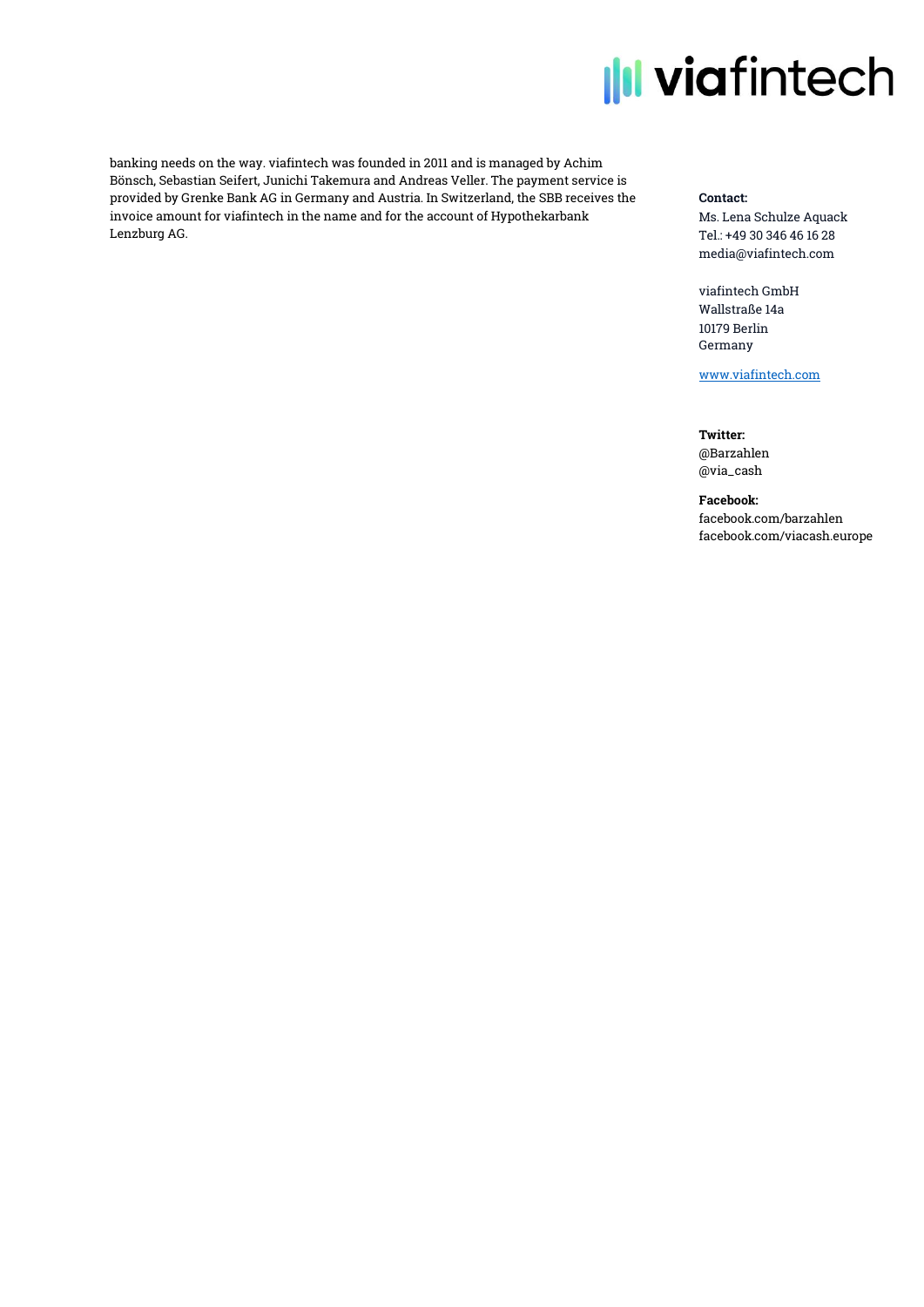

# **PRESSEMITTEILUNG**

Bekanntes Berliner Fintech präsentiert sich mit neuem Namen

# **Cash Payment Solutions GmbH wird zur viafintech GmbH und Barzahlen zu viacash**

Berlin, 09.12.2020 – Das 2011 gegründete Berliner Fintech Cash Payment Solutions präsentiert sich ab sofort unter dem Namen viafintech. Zeitgleich wird auch das bekannte Produkt Barzahlen angeglichen und zunächst für eine Übergangszeit unter dem Namen Barzahlen/viacash angeboten und perspektivisch durch viacash ersetzt. Das Geschäftsmodell der GmbH bleibt dabei wie gewohnt bestehen.

"In den letzten Jahren ist unser Unternehmen stark gewachsen und mittlerweile in fünf europäischen Märkten verfügbar, weitere Märkte werden in 2021 folgen. Somit gewinnt ein einheitlicher, internationaler Markenauftritt an Bedeutung. Darüber hinaus, finden sich immer wieder neue Anwendungsmöglichkeiten unserer Echtzeit Transaktionsplattform, sodass wir unseren Service für unsere Kunden konsequent erweitern", erklärt Sebastian Seifert. Getreu dem Motto "Simplified financial services for everyday life" werde die Produktpalette in Zukunft um die Produkte viacouponing, viaprepaid, viaidentity, viapayment und viacoins erweitert, um den Kunden den Umgang mit Bargeld im Alltag weiter zu erleichtern und Unternehmen eine Plattform rund um das Thema (Bar-) Zahlungsabwicklung und value-added Services zu bieten. "Mithilfe des neuen Namens können wir den Plattform-Gedanken viafintechs weiter führen und die Produktpalette zukünftig mit weiteren via-Produkten ergänzen", erklärt der Gründer und Geschäftsführer der viafintech GmbH weiter.

Im Zuge dessen erhält auch das bereits bestehende Produkt einen neuen Namen, wodurch die Verbindung von Unternehmen und Produkt zusätzlich verdeutlicht wird.

Das Produkt der viafintech GmbH ist seit 2013 auf dem deutschen Markt als Barzahlen bekannt und etabliert. Der Service, der Ein- und Auszahlungen sowie Rechnungszahlungen an der Einzelhandelskasse möglich macht, hat sich in den vergangenen Jahren weiterentwickelt und ist auch international gewachsen. Neben dem deutschen und österreichischem Markt wird der Service auch in Italien, Griechenland und der Schweiz genutzt. Hier jedoch unter dem Produktnamen viacash. Um eine einheitliche gesamteuropäische Markendarstellung zu erzielen, erfolgt in Deutschland und Österreich im ersten Schritt die Umbenennung in Barzahlen/viacash, um die Umstellung für die Kunden zu vereinfachen sowie die Assoziationen zum bekannten Service zu erhalten. Perspektivisch wird der europaweite Service dann ausschließlich unter viacash verfügbar sein.

Das Renaming und Rebranding geschieht mit sofortiger Wirkung. Am beliebten Service und den bestehenden Kooperationspartnern wird sich nichts ändern,

#### Contact:

Ms. Lena Schulze Aquack Tel.: +49 30 346 46 16 28 media@viafintech.com

viafintech GmbH Wallstraße 14a 10179 Berlin Germany

[www.viafintech.com](http://www.viafintech.com/)

Twitter: @Barzahlen @via\_cash

Facebook: facebook.com/barzahlen facebook.com/viacash.europe